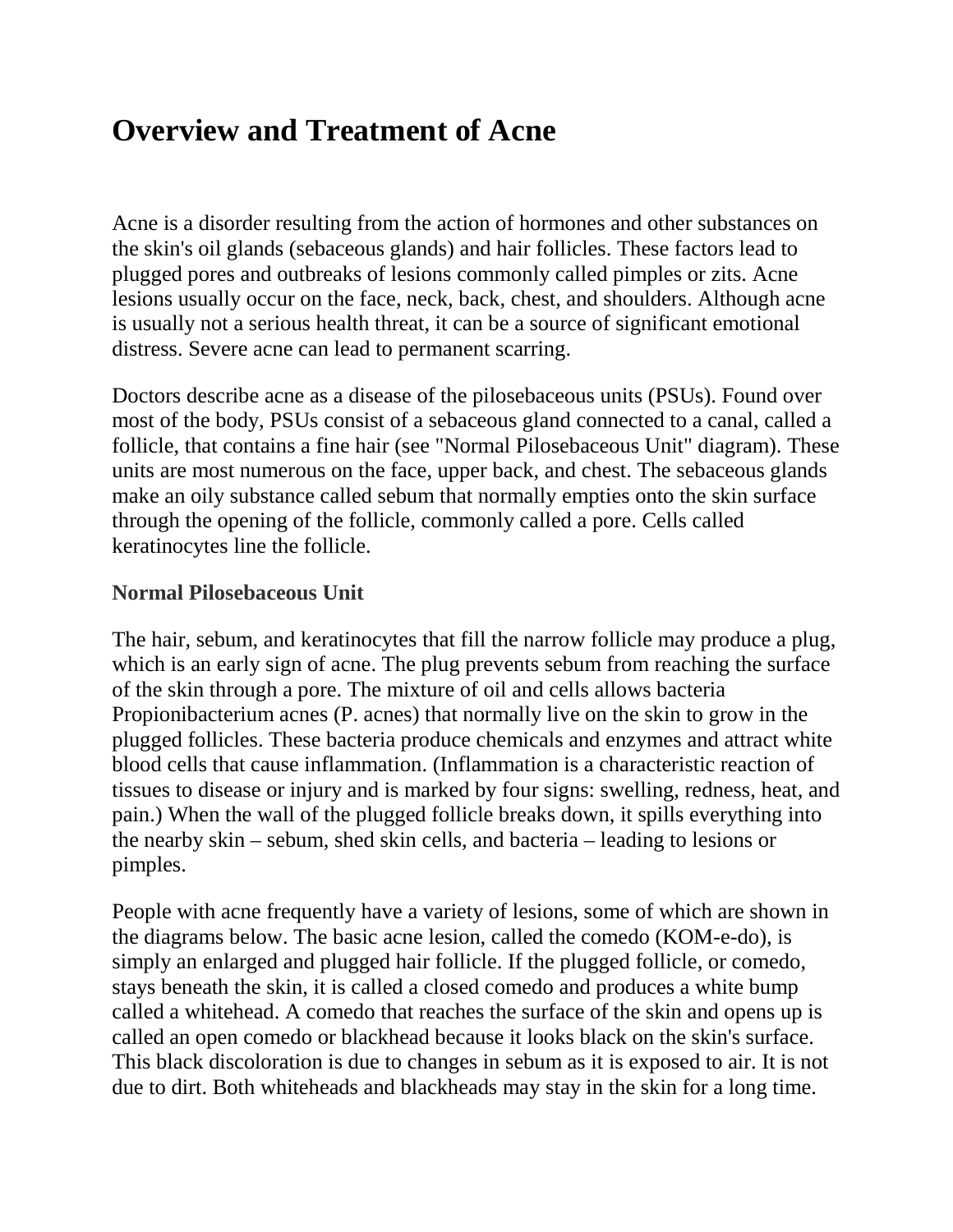## **Types of Lesions**

## **Other troublesome acne lesions can develop, including the following:**

- Papules inflamed lesions that usually appear as small, pink bumps on the skin and can be tender to the touch
- Pustules (pimples) papules topped by white or yellow pus-filled lesions that may be red at the base
- Nodules large, painful, solid lesions that are lodged deep within the skin
- Cysts deep, painful, pus-filled lesions that can cause scarring.

# What Causes Acne?

The exact cause of acne is unknown, but doctors believe it results from several related factors. One important factor is an increase in hormones called androgens (male sex hormones). These increase in both boys and girls during puberty and cause the sebaceous glands to enlarge and make more sebum. Hormonal changes related to pregnancy or starting or stopping birth control pills can also cause acne.

Another factor is heredity or genetics. Researchers believe that the tendency to develop acne can be inherited from parents. For example, studies have shown that many school-age boys with acne have a family history of the disorder. Certain drugs, including androgens and lithium, are known to cause acne. Greasy cosmetics may alter the cells of the follicles and make them stick together, producing a plug.

### **Factors That Can Make Acne Worse**

Factors that can cause an acne flare include:

- Changing hormone levels in adolescent girls and adult women 2 to 7 days before their menstrual period starts
- Oil from skin products (moisturizers or cosmetics) or grease encountered in the work environment (for example, a kitchen with fry vats)
- Pressure from sports helmets or equipment, backpacks, tight collars, or tight sports uniforms
- Environmental irritants, such as pollution and high humidity
- Squeezing or picking at blemishes
- Hard scrubbing of the skin
- Stress.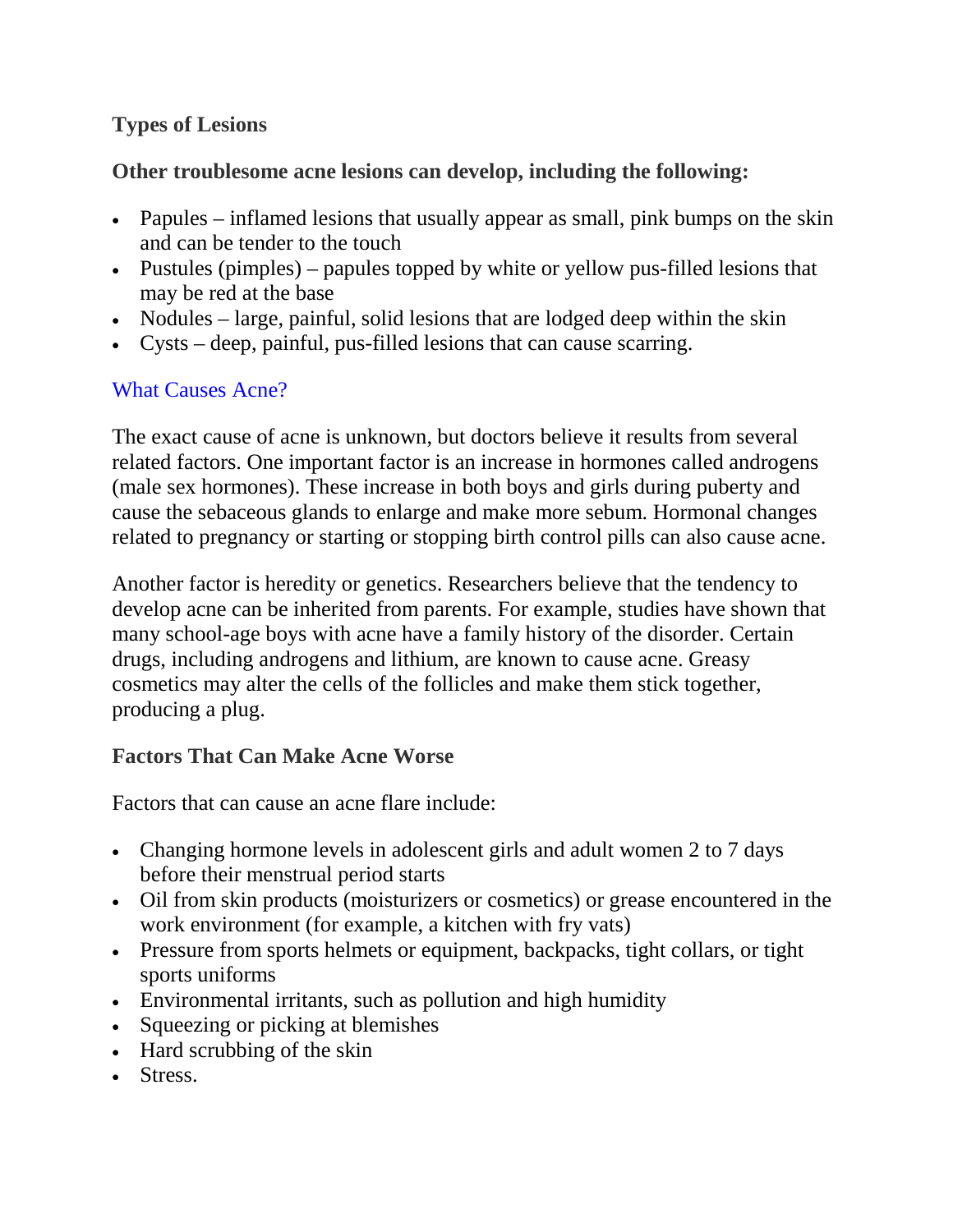#### **Myths About the Causes of Acne**

There are many myths about what causes acne. Chocolate and greasy foods are often blamed, but there is little evidence that foods have much effect on the development and course of acne in most people. Another common myth is that dirty skin causes acne; however, blackheads and other acne lesions are not caused by dirt. Stress doesn't cause acne, but research suggests that for people who have acne, stress can make it worse.

#### Who Gets Acne?

People of all races and ages get acne. It is most common in adolescents and young adults. An estimated 80 percent of all people between the ages of 11 and 30 have acne outbreaks at some point. For most people, acne tends to go away by the time they reach their thirties; however, some people in their forties and fifties continue to have this skin problem.

#### How Is Acne Treated?

Acne is often treated by dermatologists (doctors who specialize in skin problems). These doctors treat all kinds of acne, particularly severe cases. Doctors who are general or family practitioners, pediatricians, or internists may treat patients with milder cases of acne.

The goals of treatment are to heal existing lesions, stop new lesions from forming, prevent scarring, and minimize the psychological stress and embarrassment caused by this disease. Drug treatment is aimed at reducing several problems that play a part in causing acne:

- abnormal clumping of cells in the follicles
- increased oil production
- bacteria
- inflammation.

All medicines can have side effects. Some medicines and side effects are mentioned in this booklet. Some side effects may be more severe than others. You should review the package insert that comes with your medicine and ask your health care provider or pharmacist if you have any questions about the possible side effects.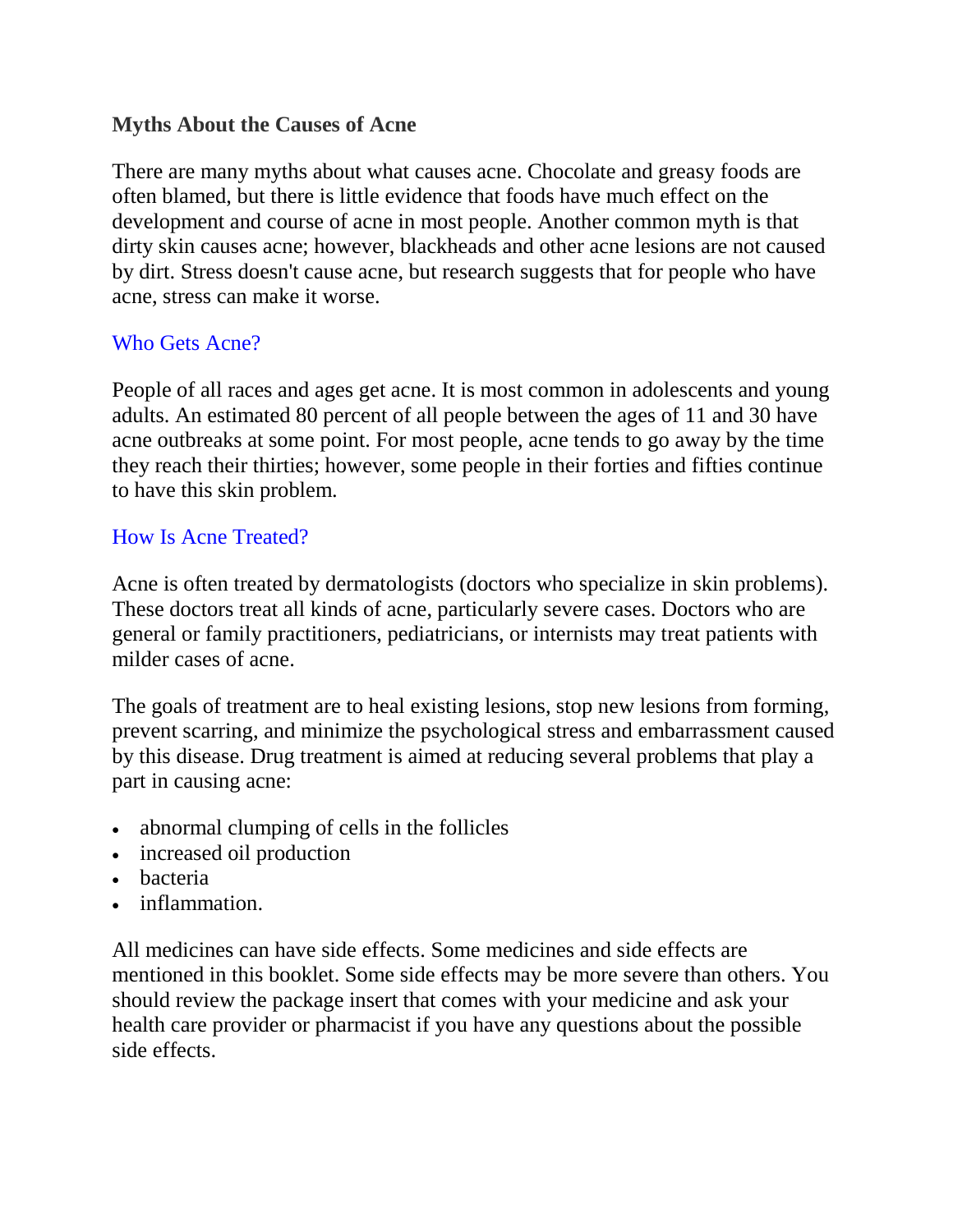Depending on the extent of the problem, the doctor may recommend one of several over-the-counter (OTC) medicines and/or prescription medicines. Some of these medicines may be topical (applied to the skin), and others may be oral (taken by mouth). The doctor may suggest using more than one topical medicine or combining oral and topical medicines.

## **Treatment for Blackheads, Whiteheads, and Mild Inflammatory Acne**

Doctors usually recommend an OTC or prescription topical medicine for people with mild signs of acne. Topical medicine is applied directly to the acne lesions or to the entire area of affected skin.

There are several OTC topical medicines used for mild acne. Each works a little differently. Following are the most common ones:

- Benzoyl peroxide destroys P. acnes, and may also reduce oil production
- Resorcinol can help break down blackheads and whiteheads
- Salicylic acid helps break down blackheads and whiteheads. Also helps cut down the shedding of cells lining the hair follicles
- Sulfur helps break down blackheads and whiteheads.

Topical OTC medicines are available in many forms, such as gels, lotions, creams, soaps, or pads. In some people, OTC acne medicines may cause side effects such as skin irritation, burning, or redness, which often get better or go away with continued use of the medicine. If you experience severe or prolonged side effects, you should report them to your doctor.

OTC topical medicines are somewhat effective in treating acne when used regularly; however, it may take up to 8 weeks before you see noticeable improvement.

### **Treatment for Moderate to Severe Inflammatory Acne**

People with moderate to severe inflammatory acne may be treated with prescription topical or oral medicines, alone or in combination.

# **Prescription Topical Medicines**

Several types of prescription topical medicines are used to treat acne. They include: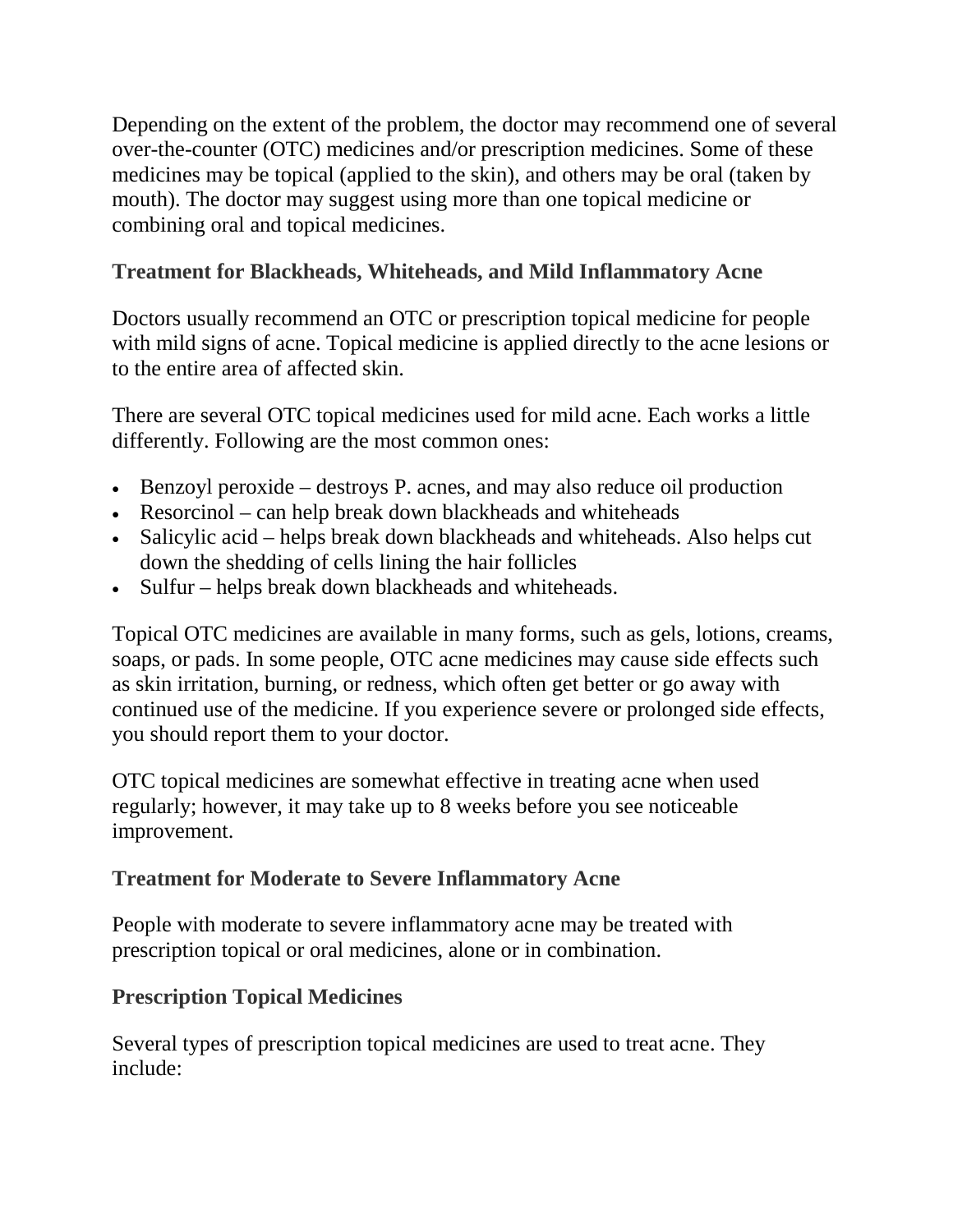- Antibiotics help stop or slow the growth of bacteria and reduce inflammation
- Vitamin A derivatives (retinoids) unplug existing comedones (plural of comedo), allowing other topical medicines, such as antibiotics, to enter the follicles. Some may also help decrease the formation of comedones. These drugs contain an altered form of vitamin A. Some examples are tretinoin (Retin-A2), adapalene (Differin), and tazarotene (Tazorac)
- Others may destroy P. acnes and reduce oil production or help stop or slow the growth of bacteria and reduce inflammation. Some examples are prescription strength Benzoyl peroxide, sodium sulfacetamide/sulfur-containing products, or Azelaic acid (Azelex).

Like OTC topical medicines, prescription topical medicines come as creams, lotions, solutions, gels, or pads. Your doctor will consider your skin type when prescribing a product. Creams and lotions provide moisture and tend to be good choices for people with sensitive skin. If you have very oily skin or live in a hot, humid climate, you may prefer an alcohol-based gel or solution, which tends to dry the skin. Your doctor will tell you how to apply the medicine and how often to use it.

For some people, prescription topical medicines cause minor side effects, including stinging, burning, redness, peeling, scaling, or discoloration of the skin. With some medicines, such as tretinoin, these side effects usually decrease or go away after the medicine is used for a period of time. If side effects are severe or don't go away, notify your doctor.

As with OTC medicines, the benefits of prescription topical medicines are not immediate. Your skin may seem worse before it gets better. It may take from 4 to 8 weeks to notice improvement.

### **Prescription Oral Medicines**

For patients with moderate to severe acne, doctors often prescribe oral antibiotics. Oral antibiotics are thought to help control acne by curbing the growth of bacteria and reducing inflammation. Prescription oral and topical medicines may be combined. Common antibiotics used to treat acne are tetracycline (Achromycin V), minocycline (Dynacin, Minocin), and doxycycline (Adoxa, Doryx, and Monodox).

Other oral medicines less commonly used are clindamycin (Cleocin), erythromycin, or sulfonamides (Bactrim). Some people taking these antibiotics have side effects, such as an upset stomach, dizziness or lightheadedness, changes in skin color, and increased tendency to sunburn. Because tetracyclines may affect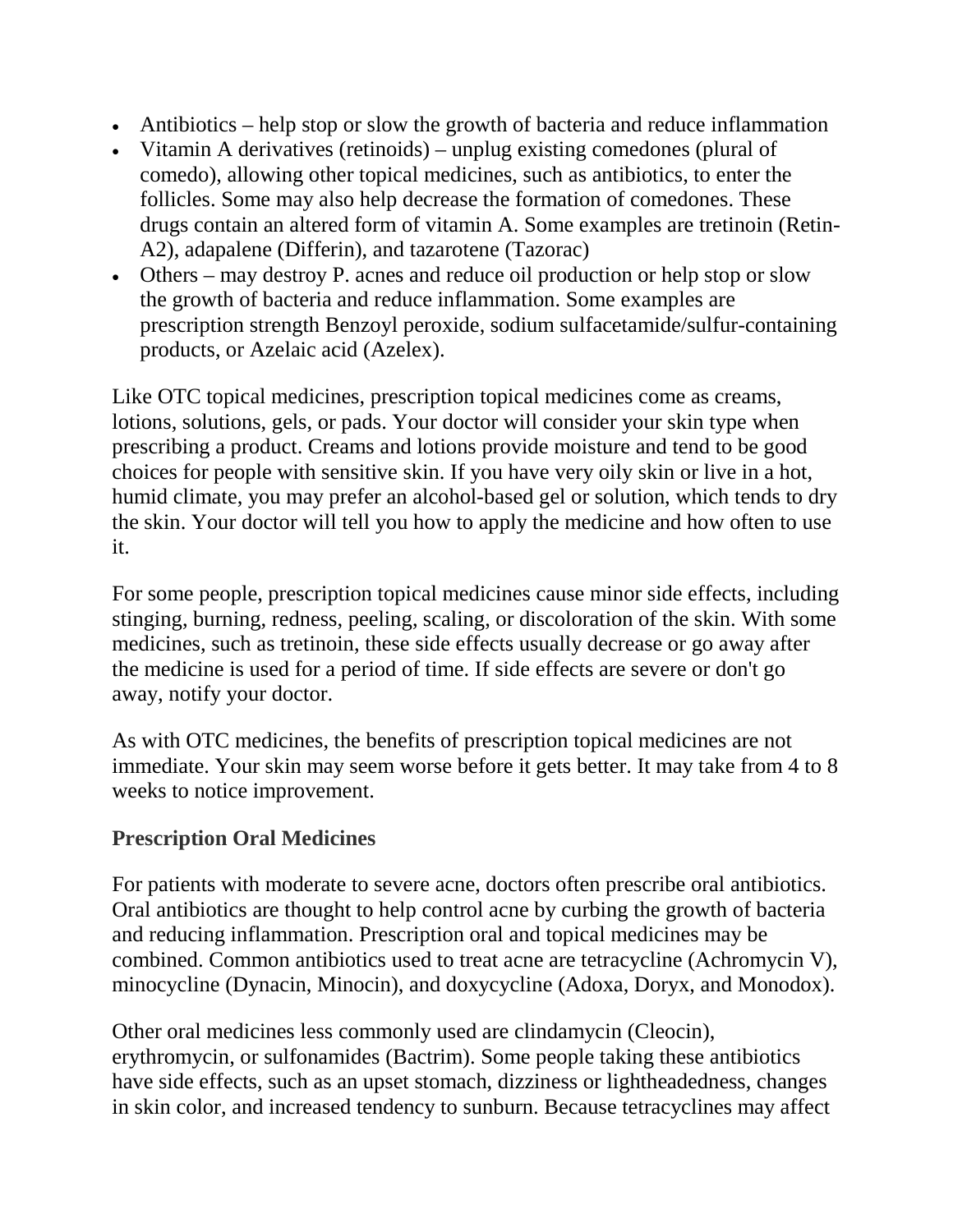tooth and bone formation in fetuses and young children, these drugs are not given to pregnant women or children under age 14. There is some concern, although it has not been proven, that tetracycline and minocycline may decrease the effectiveness of birth control pills. Therefore, a backup or another form of birth control may be needed. Prolonged treatment with oral antibiotics may be necessary to achieve the desired results.

## **Treatment for Severe Nodular or Cystic Acne**

People with nodules or cysts should be treated by a dermatologist. For patients with severe inflammatory acne that does not improve with medicines such as those described above, a doctor may prescribe isotretinoin (Accutane), a retinoid (vitamin A derivative). Isotretinoin is an oral drug that is usually taken once or twice a day with food for 15 to 20 weeks. It markedly reduces the size of the oil glands so that much less oil is produced. As a result, the growth of bacteria is decreased.

# **Advantages of Isotretinoin (Accutane)**

Isotretinoin is a very effective medicine that can help prevent scarring. After 15 to 20 weeks of treatment with isotretinoin, acne completely or almost completely goes away in most patients. In those patients where acne recurs after a course of isotretinoin, the doctor may institute another course of the same treatment or prescribe other medicines.

# **Disadvantages of Isotretinoin (Accutane)**

Isotretinoin can cause birth defects in the developing fetus of a pregnant woman. It is important that women of childbearing age are not pregnant and do not get pregnant while taking this medicine. Women must use two separate effective forms of birth control at the same time for 1 month before treatment begins, during the entire course of treatment, and for 1 full month after stopping the drug. You should ask your doctor when it is safe to get pregnant after you have stopped taking isotretinoin.

Some people with acne become depressed by the changes in the appearance of their skin. Changes in mood may be intensified during treatment or soon after completing a course of medicines like isotretinoin. There have been a number of reported suicides and suicide attempts in people taking isotretinoin; however, the connection between isotretinoin and suicide or depression is not known. Nevertheless, if you or someone you know feels unusually sad or has other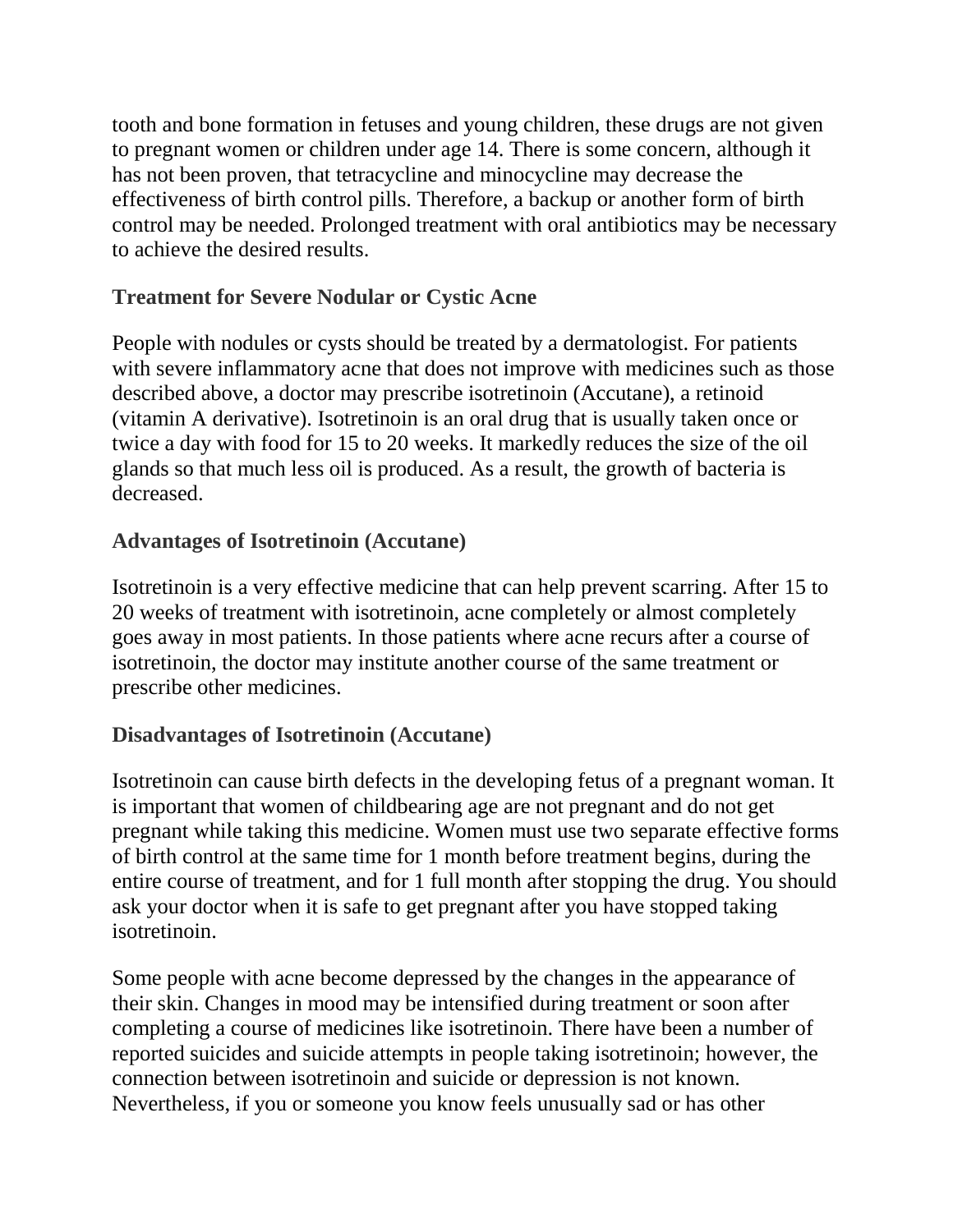symptoms of depression, such as loss of appetite, loss of interest in once-loved activities, or trouble concentrating, it's important to consult your doctor.

## **Other possible side effects of isotretinoin include:**

- dry eyes, mouth, lips, nose, or skin (very common)
- itching
- nosebleeds
- muscle aches
- sensitivity to the sun
- poor night vision
- changes in the blood, such as an increase in fats in the blood (triglycerides and cholesterol)
- change in liver function.

To be able to determine if isotretinoin should be stopped if side effects occur, your doctor may test your blood before you start treatment and periodically during treatment. Side effects usually go away after the medicine is stopped.

# **Treatments for Hormonally Influenced Acne in Women**

In some women, acne is caused by an excess of androgen (male) hormones. Clues that this may be the case include hirsutism (excessive growth of hair on the face or body), premenstrual acne flares, irregular menstrual cycles, and elevated blood levels of certain androgens.

### **The doctor may prescribe one of several drugs to treat women with this type of acne:**

- Birth control pills to help suppress the androgen produced by the ovaries
- Low-dose corticosteroid drugs, such as prednisone (Deltasone) or dexamethasone (Decadron, Hexadrol) – to help suppress the androgen produced by the adrenal glands
- Antiandrogen drugs such as spironolactone (Aldactone) to reduce the excessive oil production.
- Side effects of antiandrogen drugs may include irregular menstruation, tender breasts, headaches, and fatigue.

# **Other Treatments for Acne**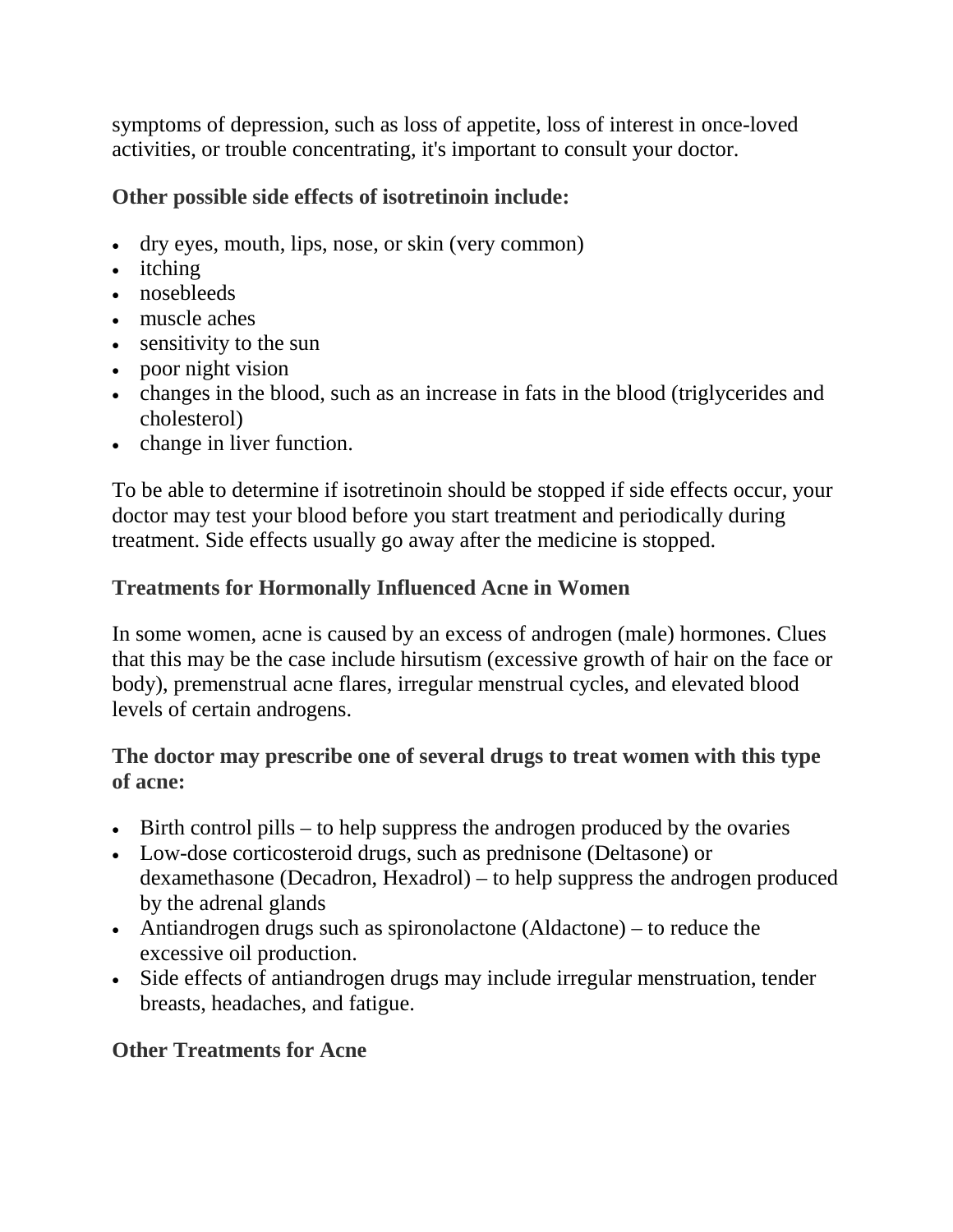Doctors may use other types of procedures in addition to drug therapy to treat patients with acne. For example, the doctor may remove the patient's comedones during office visits. Sometimes the doctor will inject corticosteroids directly into lesions to help reduce the size and pain of inflamed cysts and nodules.

Early treatment is the best way to prevent acne scars. Once scarring has occurred, the doctor may suggest a medical or surgical procedure to help reduce the scars. A superficial laser may be used to treat irregular scars. Dermabrasion (or microdermabrasion), which is a form of "sanding down" scars, is sometimes used. Another treatment option for deep scars caused by cystic acne is the transfer of fat from another part of the body to the scar. A doctor may also inject a synthetic filling material under the scar to improve its appearance.

# How Should People With Acne Care for Their Skin?

- Clean Skin Gently
- If you have acne, you should gently wash your face with a mild cleanser, once in the morning and once in the evening, as well as after heavy exercise. Wash your face from under the jaw to the hairline and be sure to thoroughly rinse your skin.
- Ask your doctor or another health professional for advice on the best type of cleanser to use.
- Using strong soaps or rough scrub pads is not helpful and can actually make the problem worse. Astringents are not recommended unless the skin is very oily, and then they should be used only on oily spots.
- It is also important to shampoo your hair regularly. If you have oily hair, you may want to wash it every day.
- Avoid Frequent Handling of the Skin
- Avoid rubbing and touching skin lesions. Squeezing, pinching or picking blemishes can lead to the development of scars or dark blotches.
- Shave Carefully
- Men who shave and who have acne should test both electric and safety razors to see which is more comfortable. When using a safety razor, make sure the blade is sharp and soften your beard thoroughly with soap and water before applying shaving cream. Shave gently and only when necessary to reduce the risk of nicking blemishes.
- Avoid a Sunburn or Suntan

Many of the medicines used to treat acne can make you more prone to sunburn. A sunburn that reddens the skin or suntan that darkens the skin may make blemishes